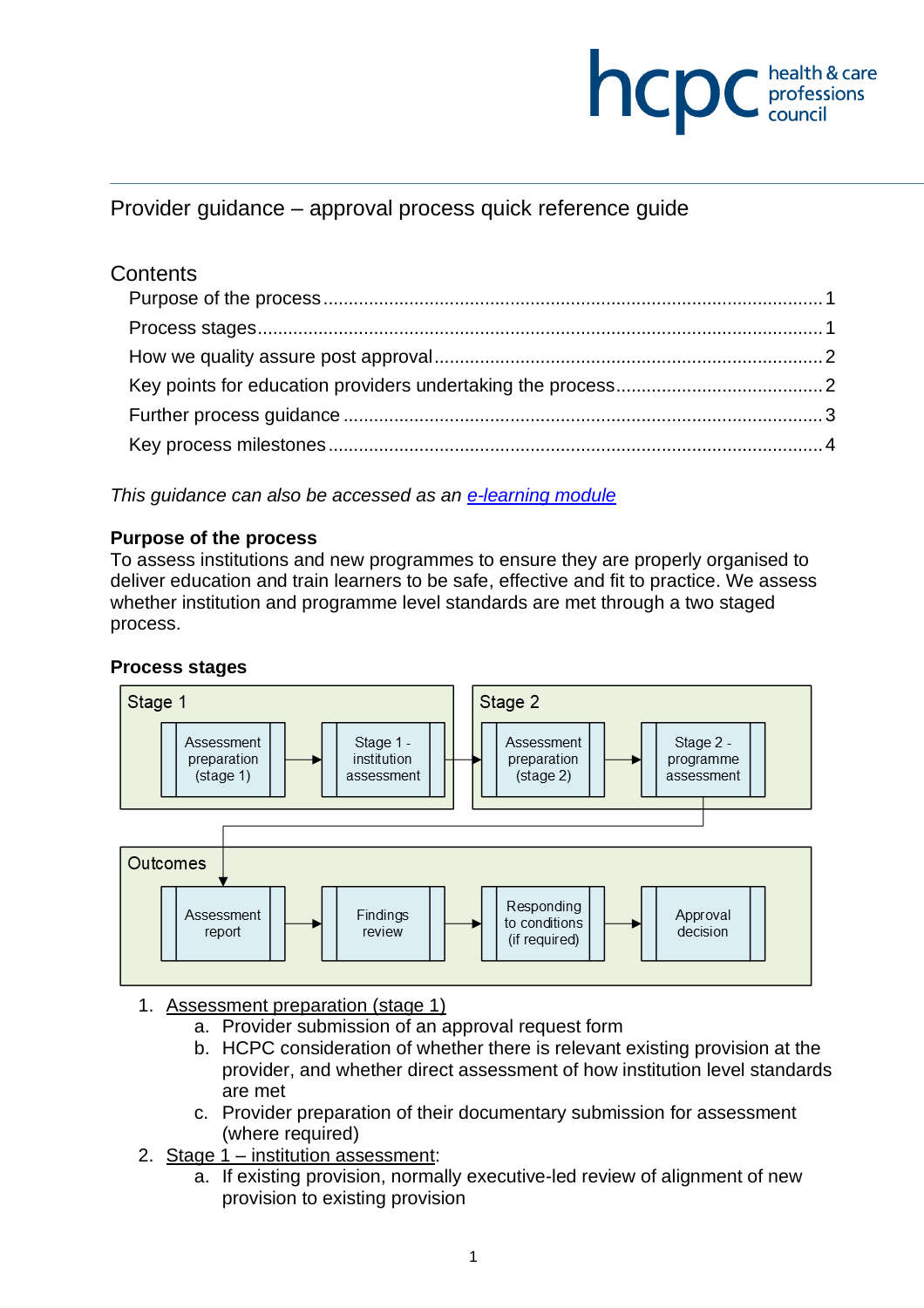- b. If new provider to the HCPC, undertake direct visitor-led assessment of the institution against institution level standards
- 3. Assessment preparation (stage 2) Provider preparation of their documentary submission for stage 2 assessment
- 4. Stage 2 programme assessment
	- a. Assessment of the proposed programmes against programme level standards
	- b. HCPC undertakes quality assurance activity with the provider to explore themes identified through the documentary review
- 5. Assessment report HCPC forms the assessment report, including the setting of any requirements
- 6. Findings review Our Education and Training Committee (ETC) reviews findings of the process to date, and decides what further action is required
- 7. Responding to conditions if conditions are set, the provider formally responds to them for HCPC assessment
- 8. Approval decision Final ETC decision on institution and programme approval

## <span id="page-1-0"></span>**How we quality assure post approval**

- Undertake periodic reviews of the institution and its programmes via the performance review process. This includes reviewing a self-reflective portfolio supplied by the institution
- Regularly review performance data points, to ensure data shows that institution performance remains consistent
- Consider data and / or intelligence through the focused review process where required. This allows us to understand any impacts to our standards and to inform decisions regarding on-going approval

## <span id="page-1-1"></span>**Key points for education providers undertaking the approval process**

- The process **focuses on whether education standards are met** at the threshold level required. This ensures those who complete programmes meet relevant proficiency standards.
- **Our standards are packaged along institution and programme lines**. We assess institution level standards through stage 1 of the process, and programme level standards through stage 2.
- **We only actively assess institution level standards through stage 1 of the process where the provider is new to the HCPC**, or if there is a specific reason for a review against institution-level standards. From previous reviews, we are confident that existing providers are properly organised to deliver HCPCapproved education and training. If visitors are not involved, the executive undertakes a detailed review of the proposal to ensure it aligns with the institution.
- **Through stage 2 assessment, we focus on how programme-level standards are met**, and will not revisit areas from the institution level standards. As the provider has been through stage 1 of the process, we do not need to re-visit or re-assess institution-level standards through stage 2.
- We **do not visit as standard**, but rather undertake the quality assurance activity needed to address and explore themes from our documentary review.
- The process report:
	- o Provides a **full and detailed view of the process** it will not simply focus on exceptions
	- o Provides reasoning as to why standards are met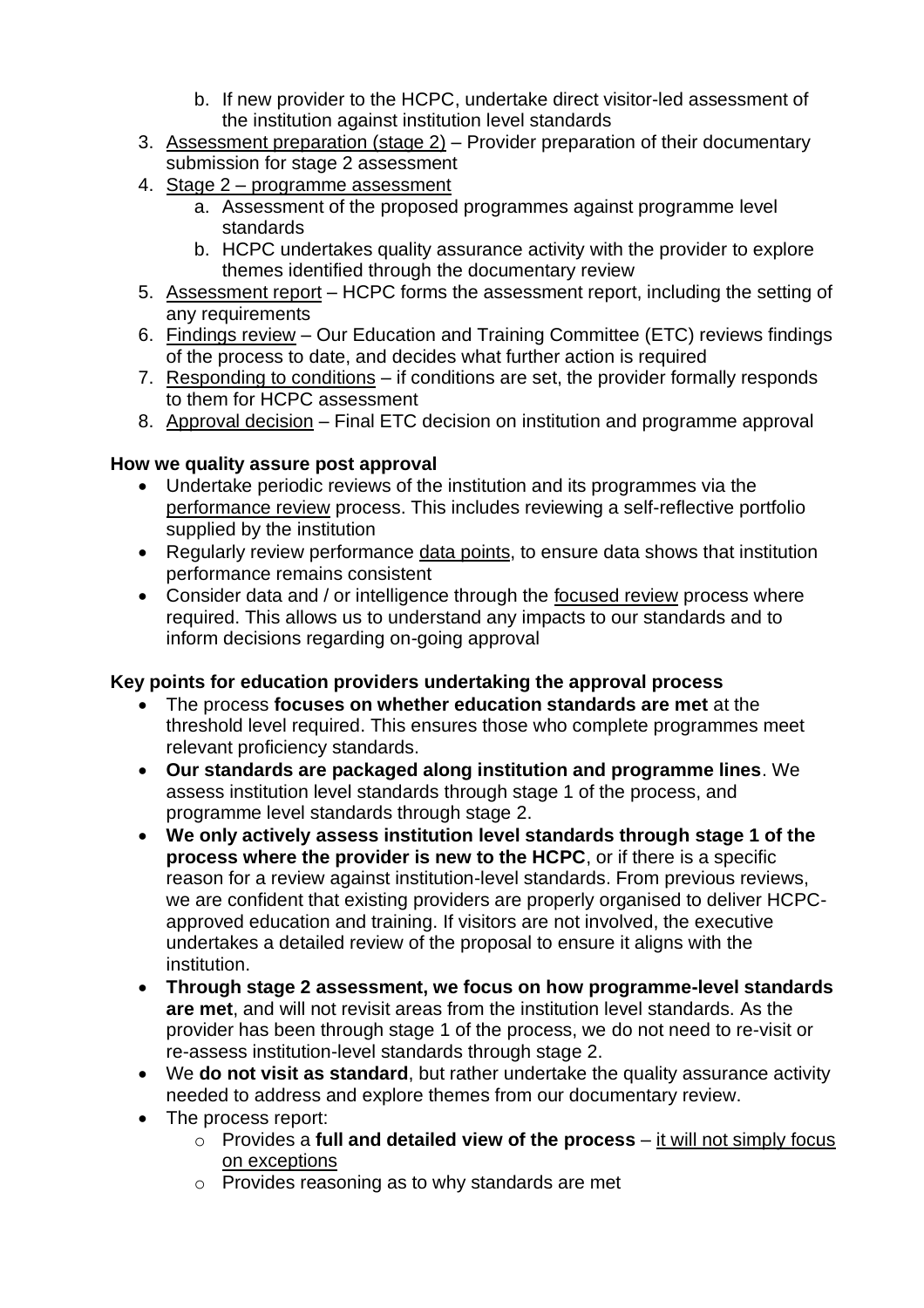- The **outcomes of the process** are to approve or not approve the institution or programmes
- The process is designed to be carried out flexibly with provider needs, but **should take no longer than 6 months in total.** Specific interactions are defined as the process progresses (considering stakeholder availability)

### <span id="page-2-0"></span>**Further process guidance**

- At each stage of the process, we will supply process stage level guidance to help you interact with the process
- You will have a named member of the executive to support you through process interactions